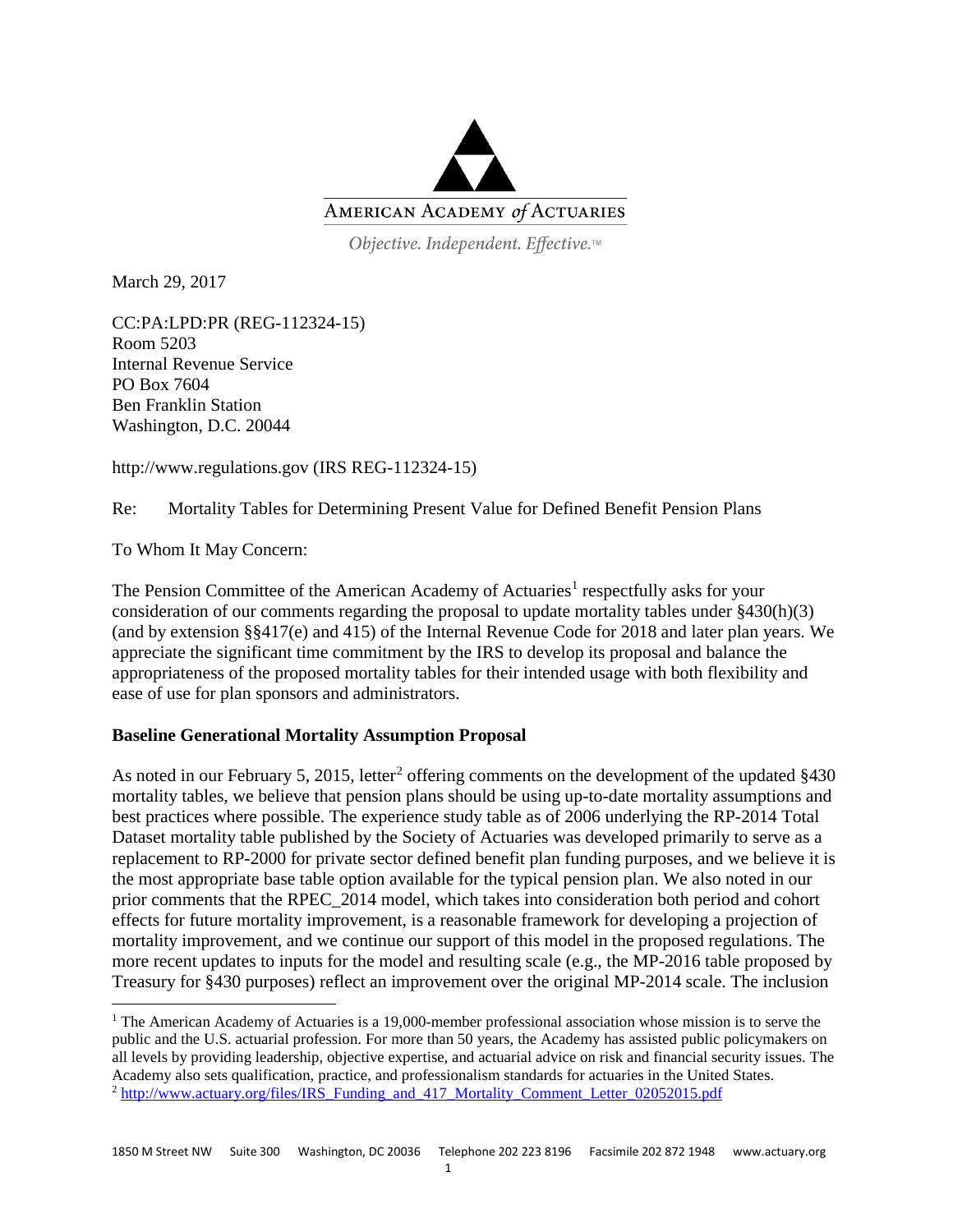of the most recently available U.S. mortality data, as well as changes to the "committee-selected" assumptions, make progress toward addressing our concerns about reflecting the emerging mortality levels and trends and reducing potential volatility inherent in the original MP-2014 methodology. However, there are still varying opinions among experts regarding the ultimate long-term mortality improvement rate, how best to transition from historical data to the long-term assumption, and how to better manage the volatility that can occur when introducing new data to the model. In general, we support the use of MP-2016 as the mortality improvement scale for the 2018 plan year generally applicable mortality tables. The proposed regulations note an expectation that further updates will be reflected as they become available, and we strongly support this. We encourage IRS and Treasury to remain abreast of developments in this area beyond the studies and periodic updates prepared by RPEC, and to be open to considering comprehensively different, newly developed models that may become available.

The proposed regulations do not address mortality for disabled participants. The proposed regulations state that guidance on mortality tables that may be used for disabled lives will be published through guidance in the Internal Revenue Bulletin. Presumably such guidance would be published separately from this regulation and thus will not be subject to a comment period. In the meantime, existing guidance continues to permit use of a special disabled life table for pre-1995 disabled participants. We believe that a separate table for pre-1995 disabled participants is no longer necessary, as the liability attributable to participants who became disabled more than 20 years ago is small and will further decline over time. Instead, the table applicable to post-1994 disableds could reasonably be applied to anyone remaining in this earlier group. For participants disabled after 1994, the statute restricts the use of a separate table to those who are eligible for Social Security disability benefits. The RP-2014 study included Disabled Retiree tables based on a population that reflected a variety of eligibility criteria to receive disability benefits.<sup>3</sup> This table therefore may not be a suitable table under  $§430(h)(3)(D)(ii)$ . We suggest that an up-to-da[te](#page-1-0) table that is more specific to that definition, such as the table used by the Social Security Administration, would be more appropriate than the RP-2014 Disabled Retiree table.

## **Derivation of Static Tables From Proposed Generational Mortality Basis**

The proposed regulations provide for the continued use of static alternatives to the generational improvement. As noted in our 2015 comment letter, the pension actuarial community has gradually moved toward a generational basis for mortality improvement over the past 20 years since the introduction of the 1994 tables. However, we acknowledge that for certain purposes such as administration and for the valuation of smaller plans, requiring generational projection may introduce more complication and reprogramming cost than is appropriate for the associated refinement of the result.

The proposed methodology for simplification from the generational to the static basis is arithmetically more precise than the previous regulations' approach due to its sliding years of projection based on the age of the participant. This approach allows the simplification to be more closely aligned with the underlying generational basis across multiple plans and demographic compositions.

<span id="page-1-0"></span><sup>&</sup>lt;sup>3</sup> The types of eligibility criteria cited in the RP-2014 report include Social Security award, own occupation (with either lifetime or limited period duration), and any occupation (with either lifetime or limited period duration).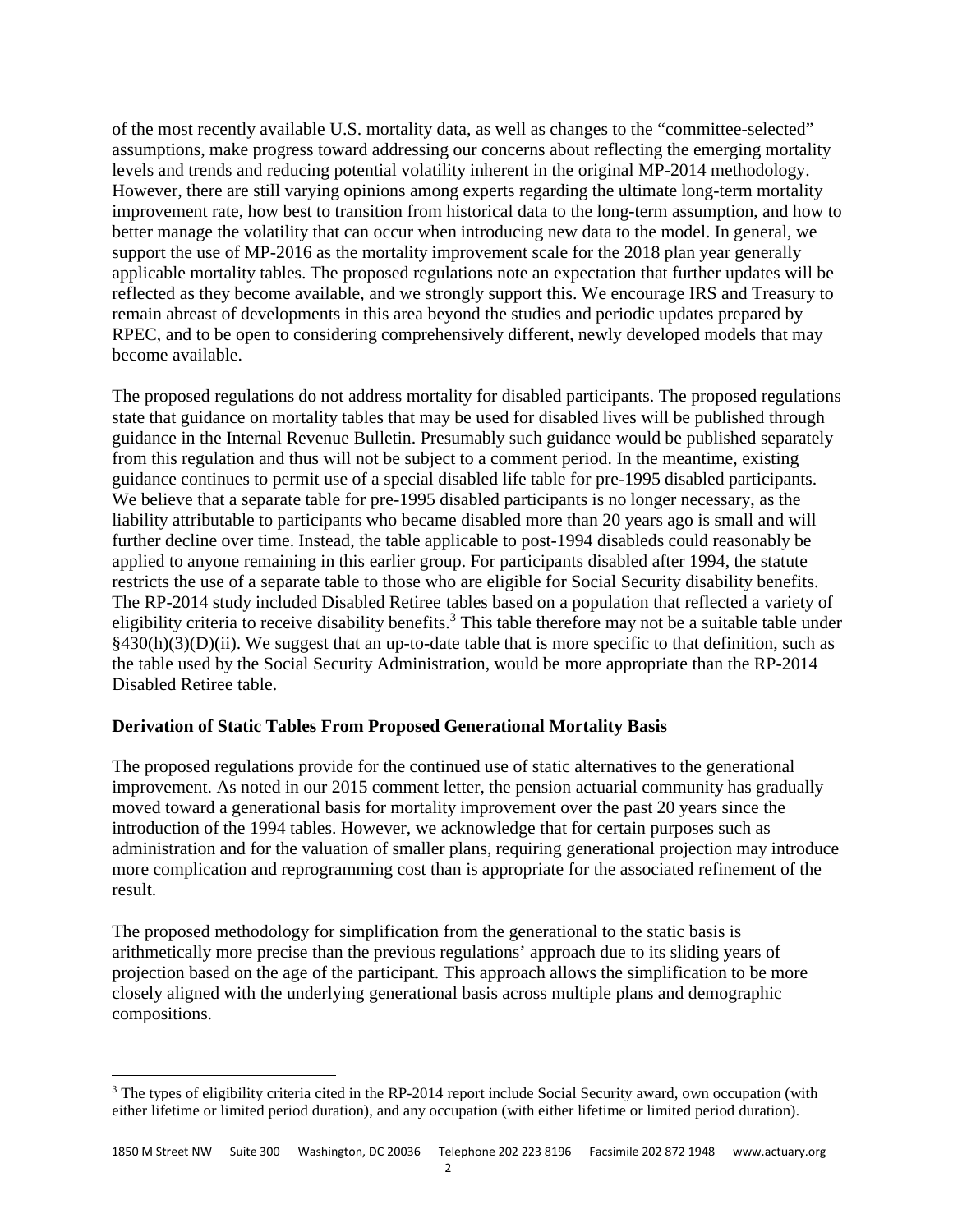In our mathematical review of the proposed methodology, we were most closely able to align overall results for a typical plan based on the static and generational mortality approaches using an interest rate around 6.0 percent. While the immediate annuity factors aligned reasonably well at alternative interest rates, the deferred factors diverged rather significantly, with the deferred annuity factors producing lower liabilities than if the generational approach is applied. The result is a poor overall match to the liabilities calculated using the generational basis, particularly at lower interest rates.

Current stabilized interest rates used for §430 valuations under the Bipartisan Budget Act of 2015 (BBA), which are based on a historical 25-year average of interest rates, produce effective interest rates for most plans in the 5.75 percent to 6.0 percent range. However, current market interest rates remain well below the historical 25-year average. Consequently, it is expected that the minimum funding rates will decline in the future (barring a significant change in the economic environment) as these low rates are averaged in and higher rates from 25 years ago drop out. Furthermore, current law as amended by the BBA would begin to expand the corridor around the 25-year average beginning in 2021—more significantly depressing interest rates used for valuations after the phase-out begins.

Moreover, the same mortality table is used for certain calculations that use a two-year or shorter average discount rate (such as maximum tax-deductible, ERISA §4010 gateway, and PBGC premium determinations). For these calculations, the deferred annuity factors using the static approximation diverge even further from the generational factors than those determined using current levels of stabilized rates.

Given the most probable direction of §430 valuation interest rates and the fact that certain calculations already use considerably lower interest rates, the IRS may want to consider whether its objectives would be better met by developing the static approximation in a manner such that deferred annuity values would more closely align with the generational approach at lower interest rates.

We recognize that it may be impossible to develop a single static approach that is fully equivalent to a generational approach, and believe that the proposed approach does an admirable job of balancing the competing objectives of simplicity and comparability. Achieving a better match for deferred annuities likely comes at the cost of increasing the mismatch at older ages. As an alternative to modifying the static table, the IRS could consider requiring the use of generational mortality for larger plans and permitting the use of the simplified, static table only for smaller plans. The vast majority of large plans are advised by actuaries with the capability to perform valuations using generational mortality projection. In fact, nearly all large plans are already applying mortality projection on a generational basis for valuations required to satisfy accounting standards under ASC 715-30 or IAS 19.

## **Substitute Mortality Tables**

We appreciate the significant challenge inherent in addressing partial credibility and the development of substitute mortality tables that would be appropriate for a wide array of plans of varying size. While we favor an approach that allows an adjustment for not only the overall level of mortality experience but also differences in the shape of the mortality curve, we appreciate the complexity involved in applying graduation techniques and IRS/Treasury's concern about making such an rigor and simplicity of application. We have several comments regarding specific aspects of the approach outlined in the proposed regulations.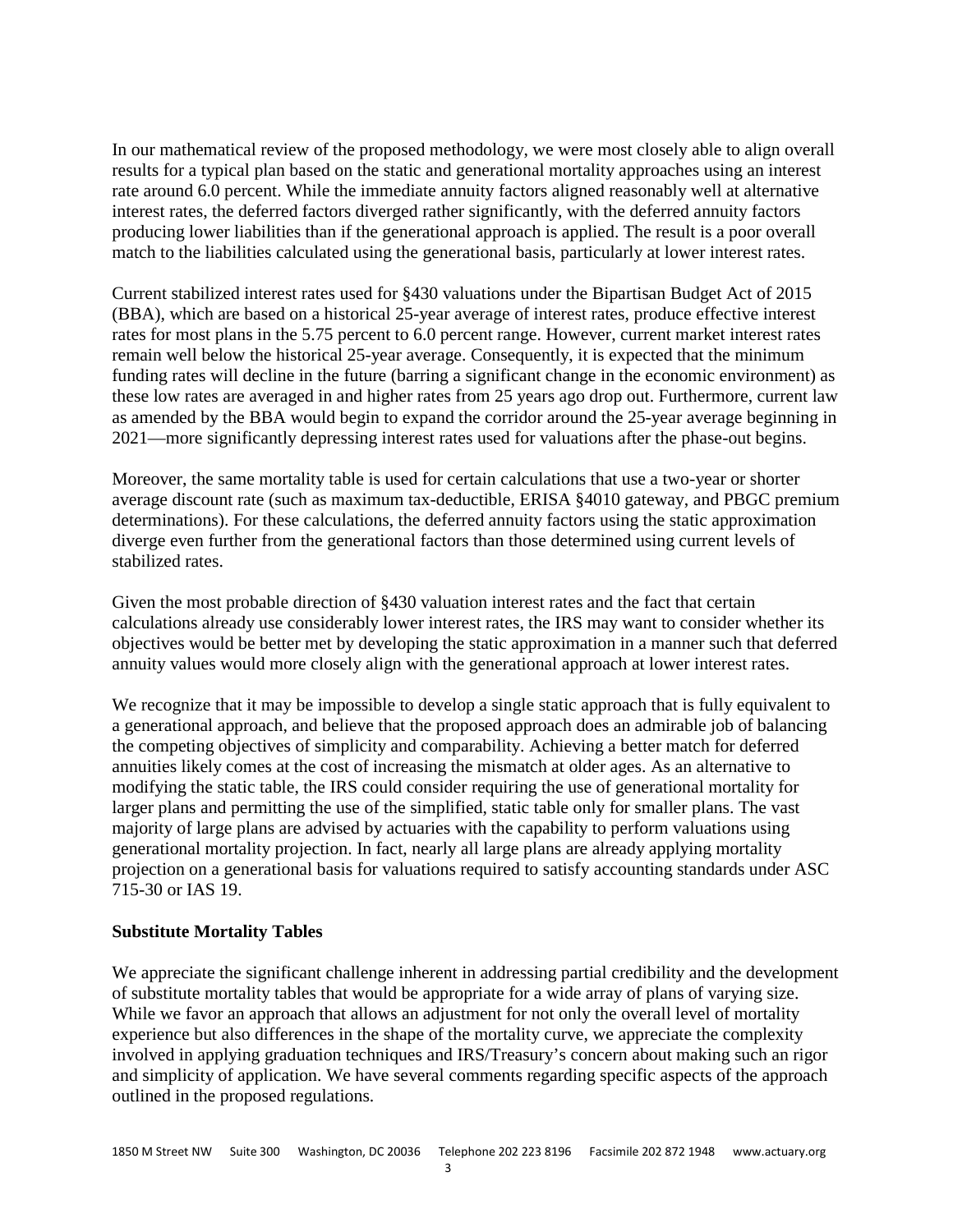## *Enhancing Clarity and Understanding*

We suggest that the procedure for the calculation of full credibility should be written as a formula in addition to the lengthy and complicated wording currently in the proposed regulations. This will reduce the chance of someone misunderstanding the required calculation. In addition, the proposed regulations provide for adjustment to the benefit dispersion factor for partial exposures. However, as currently written, the regulations do not show how to adjust for people leaving on account of reason other than death.

Although both formulas currently described in words (and adjusted for partial exposures) do appear in some available references, we propose that the IRS include the full formula in the regulations to aid in understanding and application of the formulas in practice. For reference, the attached Appendix 1 includes the formulas for benefit-weighted full credibility with partial exposures explicitly incorporated.

With respect to partial years' exposures, the proposed regulations make a specific reference to "adjusted, as appropriate, for people who leave on account of reason other than death…" However, the analysis reflects only those participants who are in the population at the beginning of the year, excluding participants entering the population with a partial year of exposure. The treatment of partial years' exposure generally has little effect on the overall plan experience, but we see no reason to treat midyear departures in a manner that is inconsistent with the treatment of midyear entrants. As such, we would request that the treatment of partial years' exposure be left to actuarial judgment and, to the extent references are made to partial exposure, that those treat entrants and departures consistently.

A final technical comment relates to the adjustment of the mortality curve developed by multiplying a reference curve by a mortality ratio. This approach would produce mortality rates that could be distorted at the oldest ages and that would never reach 100 percent. For example, if the plan-specific mortality ratio is 0.85, the adjusted mortality rate at age 120 will be 85 percent and not 100 percent, if applying simple multiplication for the entire table. We suggest that at the very least the age 120 rate always be 100 percent. Alternatively, IRS might consider providing that the generally applicable table be used after a certain age. For example, the variations on the RP-2014 tables (e.g., collaradjusted, disabled, etc.) are generally the same after age 100, so that might be an appropriate age for the plan-specific tables to revert to the generally applicable tables.

## *Additional Simplifications*

IRS and Treasury requested comments regarding additional simplifications that might be appropriate for use in developing substitute mortality tables. In general, we believe the approach in the proposed regulations is relatively easy to apply. However, we note that the proposed methodology may present certain challenges in the event of a corporate transaction.

In the event of a plan acquisition from another controlled group, the sponsor has the option to either use experience prior to the acquisition date or ignore it. If pre-acquisition experience is excluded, it appears that the acquiring sponsor must begin considering post-acquisition experience from the date of the transaction. For a midyear transaction, plan data may not always be readily available that is reconciled to year-end in a manner to support its use in developing substitute mortality tables. While plans using substitute mortality could be required to obtain such data, we believe it would be reasonable to permit experience for such an acquired group to begin as of the end of the plan year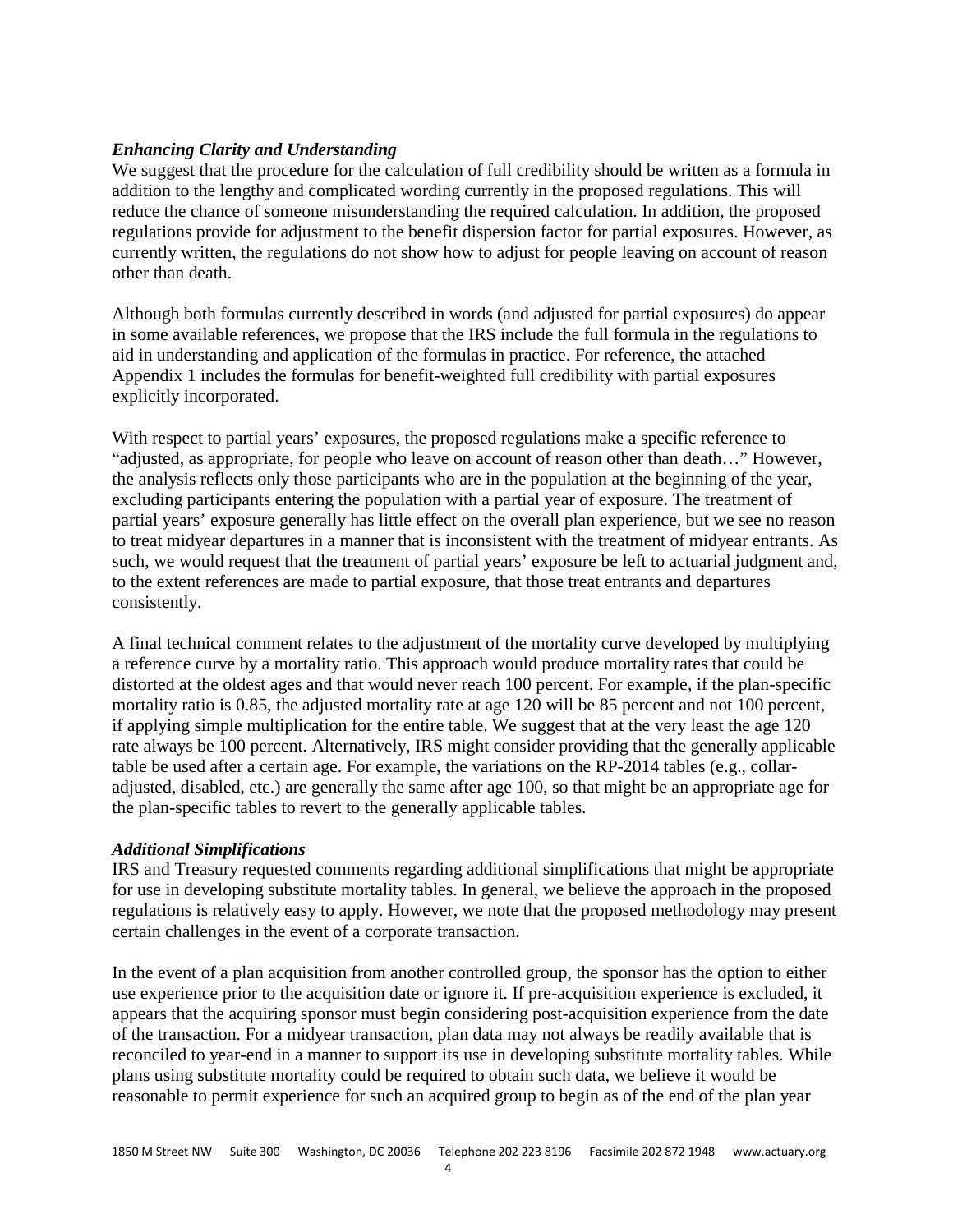during which the acquisition occurred. Without this allowance, it appears that a plan acquired midyear could be required to start monitoring deaths beginning on that date. Further, if the plan has sufficient deaths by the one-year anniversary of the acquisition, the sponsor would be required to reflect experience for the acquired plan the following year. Consider, for example, a transaction occurring on July 1, 2018, for a calendar year plan. The end of the one-year experience study period (June 30, 2019) would be after the deadline for applying for plan-specific mortality for the 2020 plan year. Thus in some cases the end of the one-year experience study period could be later than the application deadline for use of plan-specific mortality. It is not clear that the proposed regulations, as written, would allow a plan sponsor to avoid this problem by allowing consideration of only those experience study periods that end at least a year prior to the valuation date, in which case this experience could be disregarded as the relevant study period would be less than a full year.

#### *Automatic Approvals*

The remainder of this letter assumes automatic approval for using substitute mortality tables will not be available for the 2018 plan year. Given that the methodology defined in the proposed regulations is reasonably simple to apply, we encourage IRS and Treasury to consider providing some form of automatic approval process in future years if there is sufficient evidence from the applications submitted that plan administrators and their actuaries are accurately applying the prescribed methodology. Appropriate limitations could be imposed so that specific circumstances posing ongoing concern could still require IRS approval before implementation.

## *Full and Partial Credibility Threshold*

Comments were also requested regarding whether the proposed threshold for determining partial credibility is appropriate, or whether a different number of deaths should be used for this purpose. We note that, under the proposed regulations, a plan must have much more experience to be fully credible after reflecting the population's benefit dispersion factor than is required under the current regulations, which rely solely on the number of deaths. Currently, a full plan-specific table is permitted with only 1,000 deaths per gender. Under the proposed regulations, those same 1,000 deaths per gender might be only 70 percent to 80 percent credible. Although the benefit-dispersion adjusted full credibility threshold is more actuarially precise, this change may produce substantial differences for many plans currently using substitute mortality. These differences may be exacerbated by the inability to reflect differences in the shape of the plan's actual mortality curve compared to the generally applicable tables.

#### *Separate Analysis for Subpopulations*

IRS and Treasury posed several possible exceptions to the rule on separating the subpopulations using criteria other than gender and annuitant/non-annuitant status. We support providing plan sponsors reasonable flexibility to analyze their participant demographics and develop a substitute table that best reflects their own experience, when there is sufficiently credible support for doing so. This flexibility would ideally apply to both the overall level of mortality and variances in the mortality experience at different ages relative to the generally applicable tables. However, we acknowledge that, short of allowing an approach using graduation similar to the current regulations, this objective is difficult to achieve.

Generally, we believe that allowing plans to divide their participants into separate subgroups (based on characteristics such as location, union status, or even age), even where each subgroup has only partial credibility, would offer plan sponsors flexibility to structure substitute mortality tables in a manner that best reflects their individual plan experience. As this approach will generally reduce the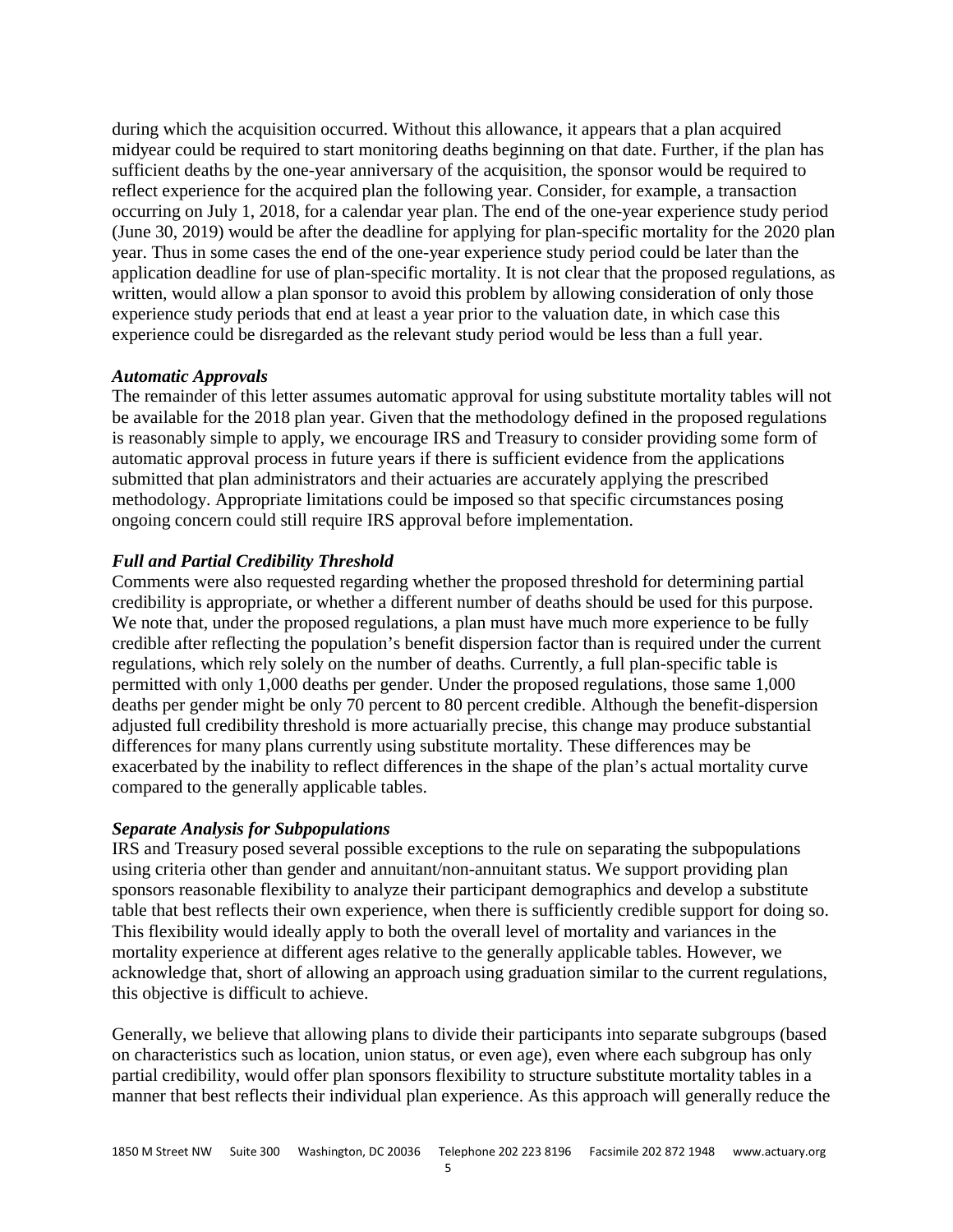overall credibility of controlled group experience, and move the result toward the standard table, we do not see potential for abuse as long as the population is not divided into a fully credible substandard group, along with multiple partially credible groups with greater longevity that are being split up simply to dilute the effect of their more favorable mortality experience.

When splitting populations into subgroups by age, application of separate mortality ratios to the population subsets can create discontinuities in the mortality rates when moving from one group to the next. For example, splitting an annuitant population into "those under age 85" and "85 and older" would create a potential disconnect at age 85. IRS and Treasury should consider whether this would be acceptable (based on the overall effect on liabilities), or whether some sort of simplified graduation technique must be applied to provide a measure of smoothing, such as an approach similar to the approach the IRS uses to transition between annuitant and non-annuitant rates in the small-plan combined tables.

IRS and Treasury also asked whether there should be a rule to "normalize" the mortality tables for separate sub-populations so that the total number of expected deaths for the separate sub-populations is the same as the total number of expected deaths for the entire population without regard to the separation. We believe that this is theoretically consistent with actuarial credibility practices. However, modeling prepared by members of the committee indicates that when such normalization is applied, it undoes most of the impact of subdividing the population and adjusting for smaller groups with only partial credibility. Once the normalization is applied, the effect on the resulting plan liabilities (compared to simply multiplying by a single ratio) is generally not material. (An illustration of how sub-population partial credibility might work, and the effect of normalization, is included in Appendix 2.)

Despite the offsetting effect of refining the mortality ratios by subdividing the participant population into smaller, partially credible groups (rather than requiring the larger, full-credible groups to be used), and subsequently normalizing for the overall level of mortality (which could be viewed as negating the benefit of subdividing the population), allowing this as an option would give plan sponsors the flexibility to reflect both overall levels of mortality and disparity between plan sponsor experience and the shape of the generally applicable tables. Splitting a population into different subgroups might, in some cases, reduce the benefit dispersion factor and allow the subgroups to achieve lower full credibility thresholds (and therefore increase the partial credibility of the smaller population). It is difficult to see how this leveraging effect could be used in an inappropriate manner. Because IRS and Treasury is proposing that all substitute tables be subject to review and approval prior to implementation, there is a backstop against a plan sponsor using any of the proposed refinements to the partial credibility rules to "game" their valuation results.

#### *Use of Collar Adjustment as an Alternative to Using Mortality Ratios*

An additional alternative to the partial credibility approach outlined in the proposed regulations would be to allow plans to use one of the published collar-adjustment tables that accompanied the RP-2014 table to reflect the nature of the covered workforce. The primary benefit of this approach is that it would allow for a reasonable adjustment to reflect plan characteristics for plans that might otherwise not have sufficiently credible experience to do a study.

In determining whether a plan qualifies to use a collar adjustment, a threshold must be established to determine the demographic characteristics of the covered participant population. In general, we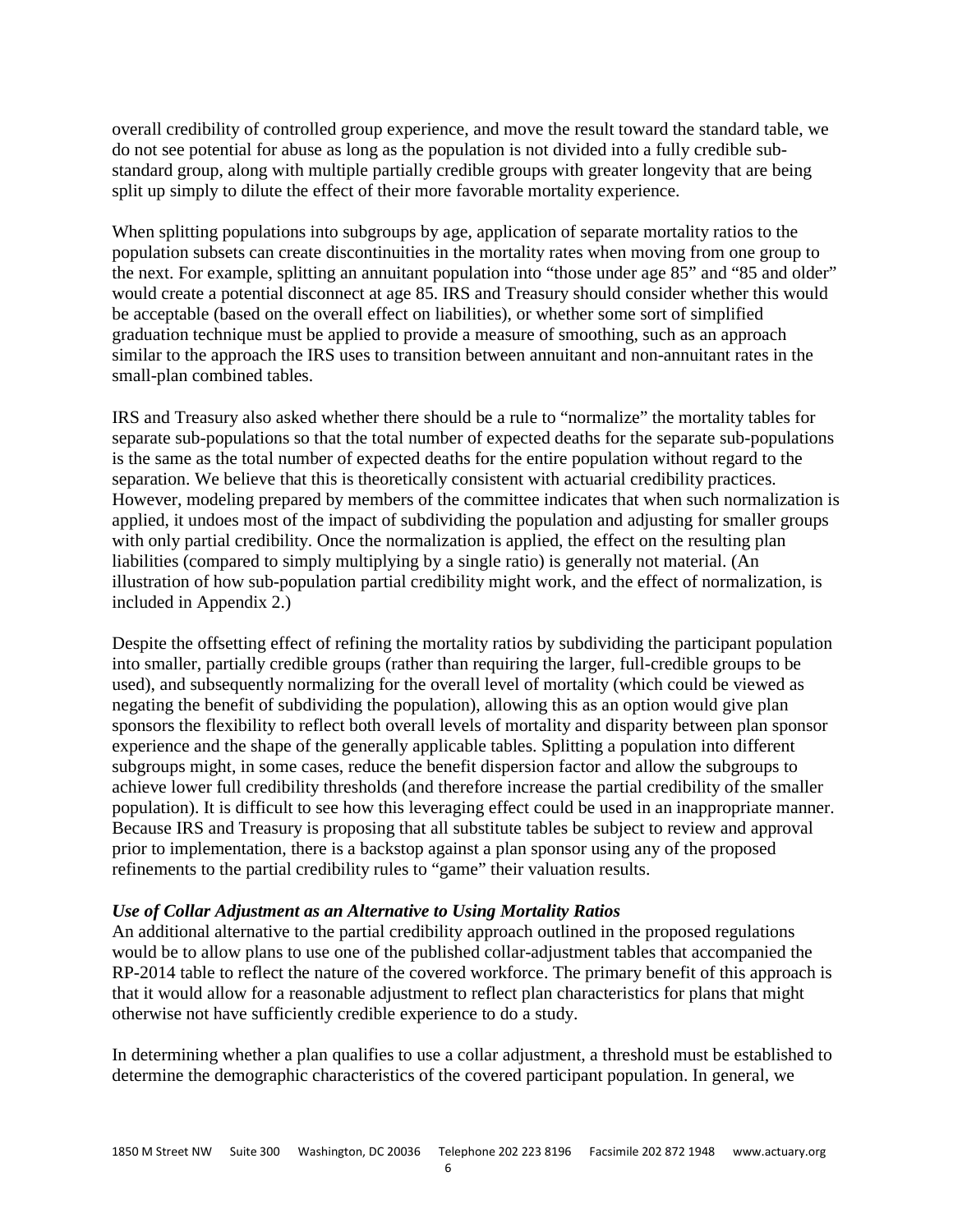believe a 70 percent concentration of either blue collar or white collar workers<sup>[4](#page-6-0)</sup> and retirees (on a benefit-weighted basis, rather than headcount-weighted) would be sufficient to allow for use of a collar-adjusted table for the applicable plan population. The Society of Actuaries used such a 70 percent threshold during the RP-2014 data collection process to have employers self-identify plan populations as blue, white, or mixed collar.[5](#page-6-1)

The rules regarding use of plan-specific mortality across the entire employer's controlled group would apply, so that a plan choosing to reflect blue or white collar adjustments would cause all other plans in the controlled group to be required to reflect their own mortality experience (whether through a collar adjustment or use of mortality ratios). We believe plans should be allowed to mix and match their approach to reflecting partial credibility (e.g., one plan might choose to use a collar adjustment while a different plan could use the partial credibility and mortality ratio approach). As the collar-adjustment option is primarily intended to help plans or groups that have a relatively low amount of plan-specific experience, it might be reasonable to require that if an employer uses a planspecific analysis instead of a collar adjustment for any group, then any other large group for that employer (measured based on deaths in excess of the partial credibility threshold) must also use a plan-specific analysis.

For plans that benefit a mixed-collar population that is predominantly either blue or white collar, the demographic mix between collar types can change over time. For example, a previously mixed-collar workforce where benefit accruals are frozen for non-union employees may find its active participants meet the 70 percent threshold to apply a blue-collar adjustment while the inactive participants are still mixed-collar.<sup>[6](#page-6-2)</sup> In this case, a plan could be permitted to use collar-adjusted tables for those participant groups that meet the 70 percent test and be required to use the generally applicable tables (without collar adjustment) for participant groups (e.g., annuitant vs. non-annuitant) that cannot meet the 70 percent test, or do a population-specific analysis.

Approval to use a collar adjustment could be granted pursuant to a request to the IRS that would include data about the workforce and retiree group. In some circumstances it might be appropriate to allow automatic approval for a collar adjustment. While we appreciate there may be concerns about providing an automatic approval process for plan-specific mortality adjustments, there may be some instances where automatic approval to use a collar-adjustment might be allowed. For example, a plan with no other defined benefit plan in its controlled group might be allowed to use a collar adjustment without requiring preapproval. This allowance could be conditioned on inclusion with the annual Schedule SB a demonstration showing how the plan meets the threshold test (or, if different subgroups have different demographics, a demonstration with respect to each subgroup). IRS and Treasury could also require the plan to provide a specific mortality study if they suspect that a plan is

l

<span id="page-6-0"></span><sup>&</sup>lt;sup>4</sup> Following the definition used by the RPEC in the construction of the RP-2014 mortality tables, we would suggest the definition of blue collar be taken to be either union-represented or FLSA non-exempt. The definition of white collar would, consequently, be non-union represented and FLSA exempt.

<span id="page-6-1"></span> $<sup>5</sup>$  The Society of Actuaries applied the 70 percent test threshold on a headcount-weighted basis, so the threshold</sup> suggested here is not identical to that used in the RP-2014 study. Applying the threshold on a benefit-weighted basis protects against allowing a plan that has a 75 percent blue collar workforce to use the blue-collar adjustment when the other 25 percent of the plan participants are white collar workers with substantially higher earnings (and by extension larger benefits and higher associated benefit liabilities).

<span id="page-6-2"></span><sup>6</sup> In the example noted, the blue collar adjustment would apply to all current active employees both while active and after termination or retirement. Otherwise, the shift to the generally applicable tables would generate a loss upon exit from active participation.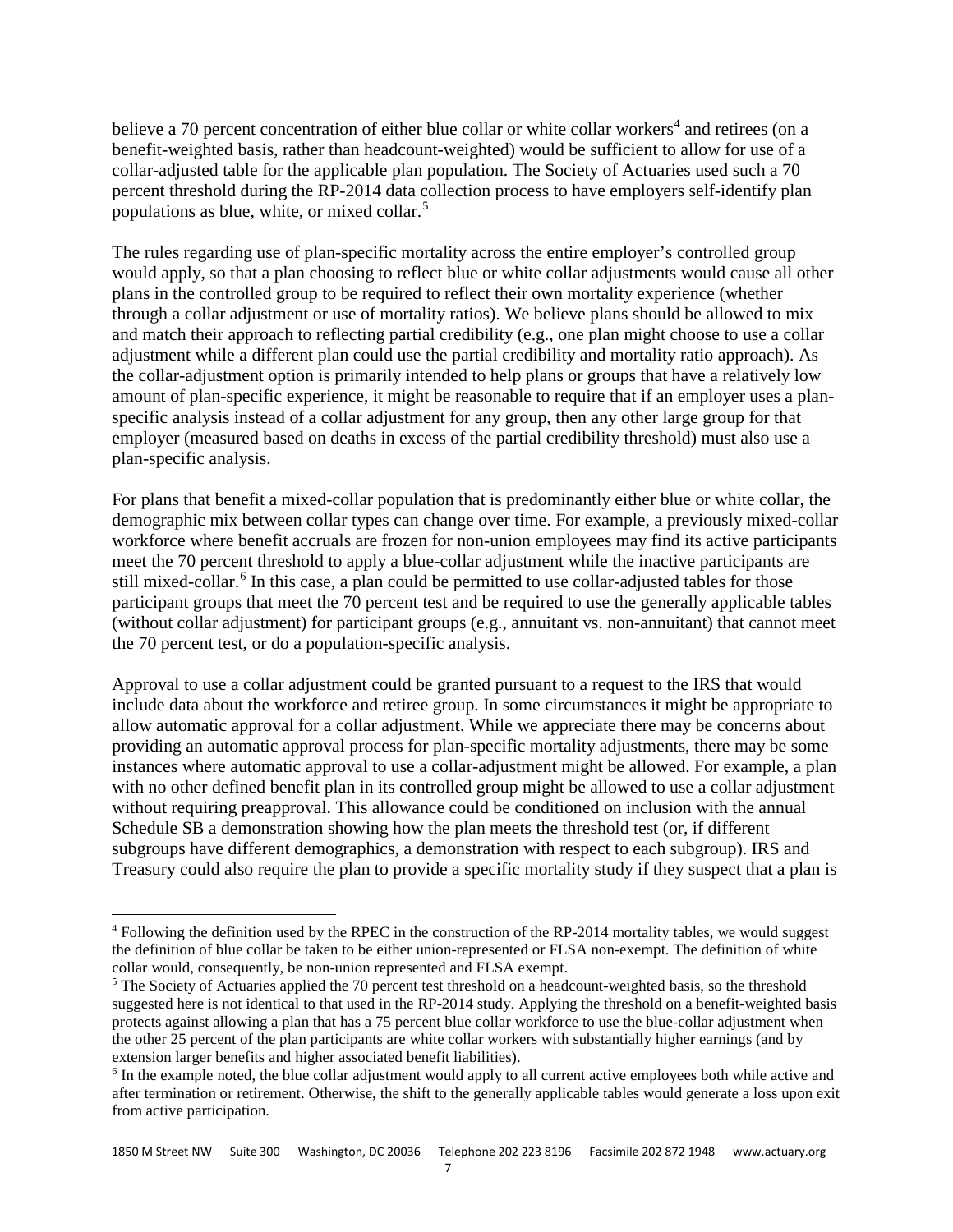not applying an appropriate collar adjustment in light of the Schedule SB attachment and/or nature of the covered workforce as defined by the plan's terms.

## *Aggregation of Male and Female Experience*

All of the approaches to developing plan-specific tables discussed within the proposed regulations and our comments above have assumed that male and female populations should be analyzed separately. IRS and Treasury might consider, under appropriate circumstances, allowing a plan to aggregate its male and female participant mortality experience to develop a single mortality ratio for the plan that would then be applied to adjust both the male and female generally applicable tables.

While it is generally true that male and female participants within a plan demonstrate different relative mortality, for many populations the relative mortality level of males and females is at least directionally similar (i.e., both genders experience relatively higher or lower mortality than the standard tables). Intuitively this makes sense, as the male and female participants within a plan often (but not always) work under the same environmental conditions, in a similar geography, and may be of similar economic status—all factors known to influence mortality rates within a population. Other populations whose relative mortality experience might be expected to differ significantly (e.g., white and blue collar, annuitant and non-annuitant, young and old) are not only permitted but generally required to be aggregated, so it seems no less reasonable to permit aggregation of different genders whose relative mortality experience is directionally similar to achieve greater credibility.

For plans that do not have enough data for full credibility for at least one gender, permitting aggregation of male and female experience would increase the level of partial credibility that can be achieved (or perhaps allow the combined group to achieve full credibility). The current proposal to require separate assessment of male and female experience means that those plans that have a workforce that is not dominated by a single gender must have more overall deaths to achieve a level of credibility than a similarly sized plan that is predominantly male or female. Allowing aggregation of male and female experience where there is an acceptable level of homogeneity of experience puts those plans with a mixed-gender workforce in a similar position to their single-gender-dominated counterparts.

# **Construction of §417(e) tables**

Although the proposed regulations do not address the construction of the §417(e) table, we expect this table will be a 50/50 blend of the static, small-plan combined annuitant and non-annuitant §430 tables. As noted above, we agree with the universal application of static mortality tables for lump sum determination under §417(e). Many plan sponsors and administrators will appreciate not having to reprogram their administrative systems to reflect generational mortality. While most large plan valuation systems are capable of incorporating generational mortality, the same is not true for many administration systems.

However, similar to our comments on the static approximation proposed for the §430 valuation basis, we note that the static approximation does not provide a good fit to the generational approach for low interest rates (as we are currently experiencing) and for deferred annuity factors, which will generally be lower using static mortality than generational. While all plan participants should expect to see an increase in lump sums (typically around 4 percent) due to the updated mortality basis, younger participants would see a much larger increase under a generational approach than under the static approach.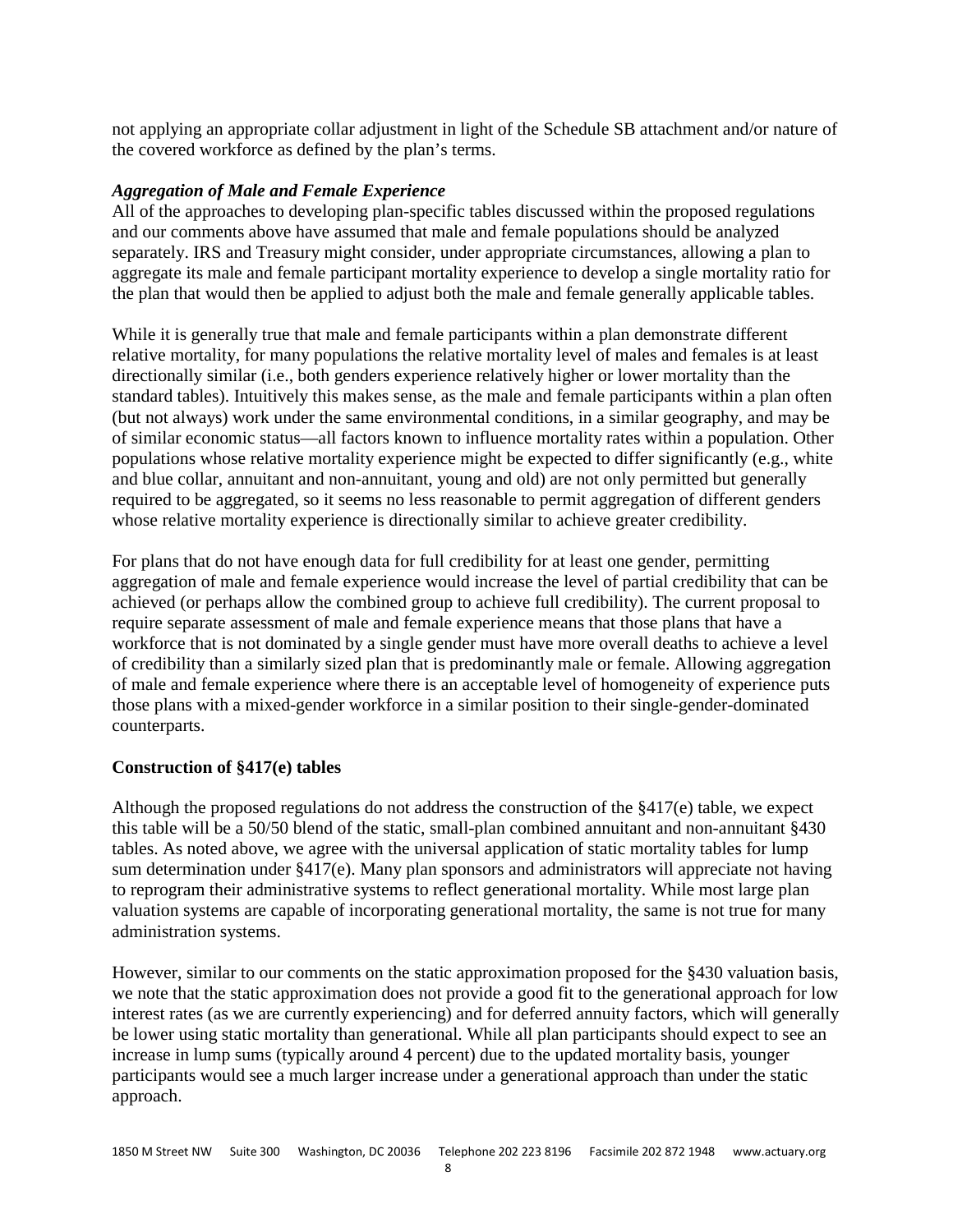We realize that there are competing objectives, and that selecting a reasonable static option is a matter of balancing those objectives. A static approach that increases lump sum payments for younger participants would likely also increase lump sums for older participants beyond the level that would be produced by a generational approach. As the bulk of lump sums, measured in dollars, are likely paid to older participants, some will say that the trade-offs embedded in the proposed static table are appropriate. Others, however, will say that an approach that better matches the generational approach for younger participants would be worth pursuing.

We observe that the relationship of the proposed generally applicable and static alternative tables with respect to deferred annuity factors is generally linear during the deferral period. This suggests that adding a load factor to deferred-basis lump sums that is a linear function of the remaining deferral period (e.g., 0.1 percent for each year of deferral) would help to close the gap between the generational tables and what we assume the  $\S417(e)$  tables will be. Of course, while making such an adjustment would produce a better match between the unisex static basis and the generational approach, it introduces an additional level of complexity in the calculation of §417(e) payment forms for which the implementation cost (considering that many plan administration systems would require individual plan-by-plan updates) might outweigh the refinement to the calculation. However, participants are likely to elect a deferred-basis lump sum anyway if offered them despite any disclosure that might be provided by the plan sponsor about the uncertainty of future lifetimes and how that uncertainty is reflected in the lump sum calculation. Closing the gap between generational and static projections for §417(e) purposes might be appropriate. On the other hand, given the range of opinions about the extent of future mortality improvement, reflecting a more conservative estimate of that impact (i.e., a projection less than fully generational for deferred annuity factors) might also be appropriate.

## **Challenges for Large Multiple Employer Plans**

A number of large multiple employer plans comprise an aggregation of many different employers from different controlled groups, with no single employer representing the majority of participants. For these plans, it would be helpful if the regulations explicitly allowed for the development of planspecific mortality without any consequences for other plans in the controlled groups of the participating employers. The multiple employer plan may not have any control over activities of its participating employers and may not be able to impose the analysis necessary to confirm whether the other plans, if any, are too small to have credible experience or to require the development of a table where another plan does have credible experience.

This problem is less likely to arise when a single employer dominates the multiple employer plan and the other participating employers are much smaller. Accordingly, the exception requested above could be limited to controlled groups that comprise less than half of a multiple employer plan's total population. This determination could be made on some reasonable basis, such as the share of the plan's funding target.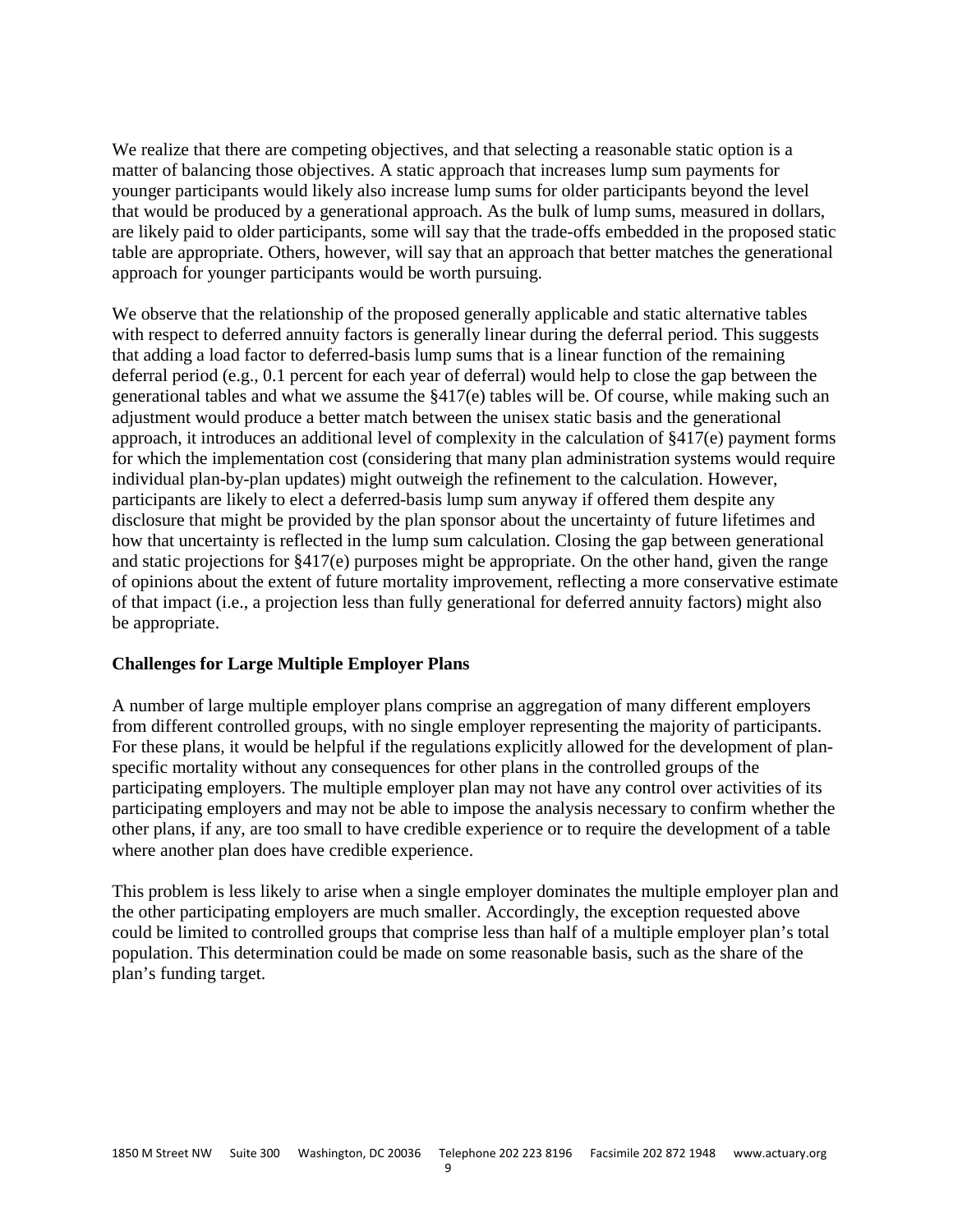## **Multiemployer Plans**

Multiemployer plans are not subject to §430; however, current liability must currently be measured based on the standard §430 tables. It might be appropriate to allow a multiemployer plan to develop a plan-specific table based on its credible experience, or use a collar-adjusted table, determined as described above, for this purpose. While not having the option to reflect their own credible mortality data may not be a significant issue for these plans, we see no reason why they should not be permitted to do so if they are large enough, and have sufficiently clean data to allow for an accurate analysis of the plan's experience.

#### \*\*\*\*\*\*\*\*\*\*\*\*\*\*\*\*\*\*\*\*\*\*

We appreciate the IRS and Treasury giving consideration to these comments. Please contact Monica Konaté, the Academy's pension policy analyst, at 202-223-8196 or konate@actuary.org if you have any questions or would like to discuss these comments further.

Respectfully submitted,

Ellen L. Kleinstuber, MAAA, FSA, FCA, FSPA, EA Chairperson, Pension Committee American Academy of Actuaries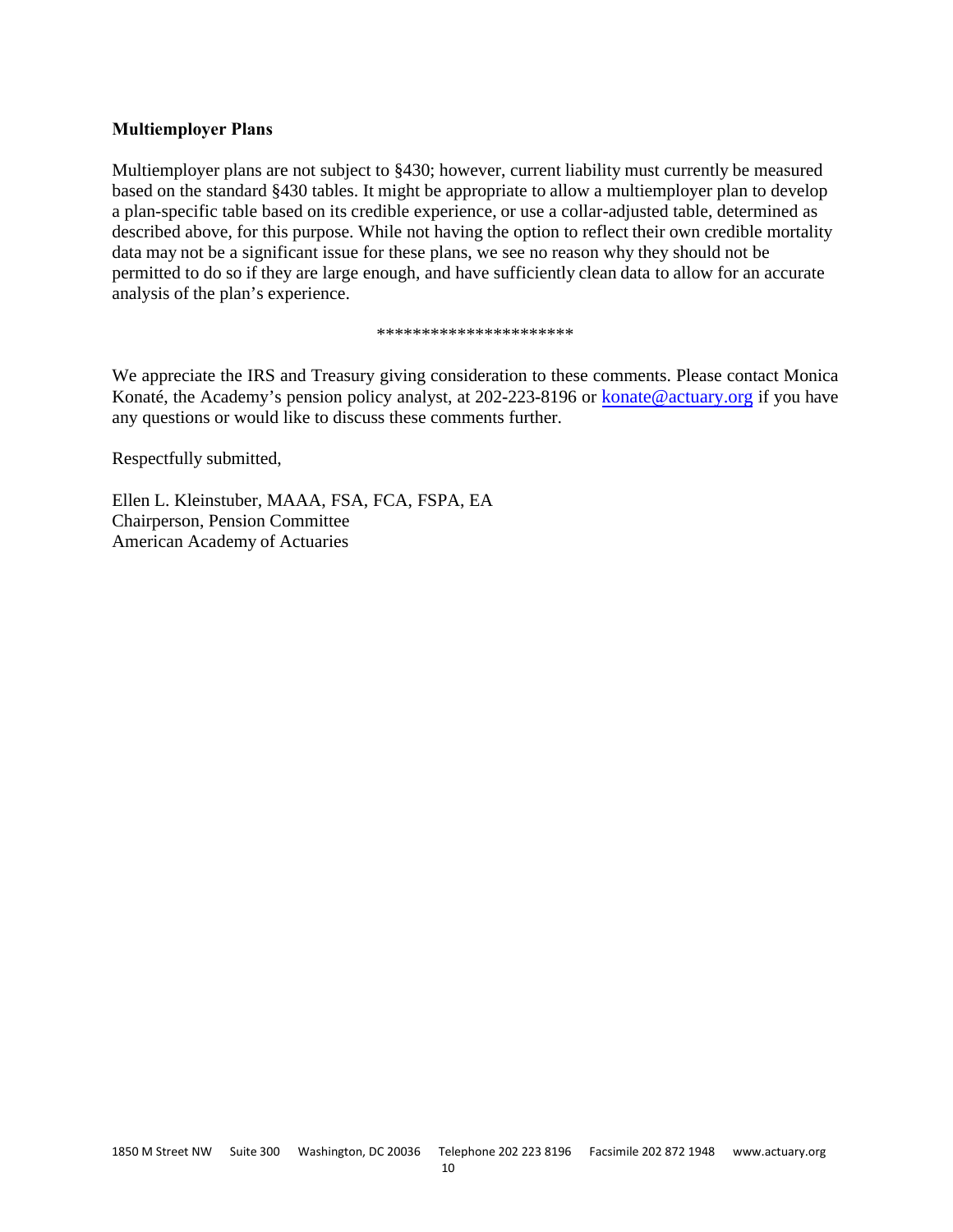## **Appendix 1: Formula for benefit-weighted full credibility with partial exposures explicitly incorporated**

The Life Valuation Subcommittee of the American Academy of Actuaries published the *Credibility Practice Note* in July 2008<sup>[1](#page-10-0)</sup> to provide education for actuaries regarding common practices and approaches with respect to actuarial credibility theory. Among the methods discussed in this practice note is limited fluctuation credibility theory and the use of mortality ratios, which is the basis reflected in the proposed regulations. In the practice note, formulas for the benefit-weighted full credibility criterion are presented and partially derived (see page 19) that assume full-year exposures only. Following is a summary of the formulas applicable for the benefit-weighted full credibility criterion incorporating partial-year exposures.

Assume that for each of  $i = 1, ..., g$  ages or groups, we have  $n_i$  observations. For the j<sup>th</sup> observation from the i<sup>th</sup> group, b<sub>ij</sub> is the accrued benefit (or benefit payable if in pay status),  $f_{ij}$  is the fraction of year the person could have been observed,  $q_i^s$  refers to the mortality rate from the standard (i.e., reference) table for the i<sup>th</sup> group, and  $d_{ii}$  is 1 if the person died, and 0 otherwise.

The expected value and variance of the single mortality ratio is estimated as follows:

$$
\begin{aligned} &\hat{\mu}=\widehat{m}, \, \text{and} \\ &\widehat{\sigma^2}=\sum_i \sum_j {b_{ij}}^2 \, f_{ij} \, \widehat{m} q_i^s (1-f_{ij} \widehat{m} q_i^s )/e^2 \end{aligned}
$$

In the formula above:

•  $e^2$  is a square of expected benefit weighted deaths, or  $(\sum_i \sum_j f_{ij} q_i^s b_{ij})^2$ ,

• 
$$
\hat{m}
$$
 estimates  $\frac{\sum_i \sum_j f_{ij} d_{ij}}{\sum_i \sum_j f_{ij} q_i^s}$  for true mortality rates under our assumption, and

•  $\frac{\lambda_0 \sigma^2}{\hat{\mu}^2} \le 1$  is the condition for full credibility under limited fluctuation theory.

The full credibility criterion is calculated as

$$
\frac{\lambda_0(\sum_i \sum_j f_{ij} q_i^s) \sum_i \sum_j b_{ij}^2 f_{ij} q_i^s}{(\sum_i \sum_j f_{ij} q_i^s b_{ij})^2}
$$

Assuming a margin of error of 5 percent and confidence level of 90 percent,  $\lambda_0$  is rounded in the regulations and in common practice to 1,082.

If all exposures are equal to 1 (i.e., all exposures are observed for a full year), this formula simplifies to the one described in the proposed regulations.

<span id="page-10-0"></span> <sup>1</sup> [http://www.actuary.org/files/publications/Practice\\_note\\_on\\_applying\\_credibility\\_theory\\_july2008.pdf](http://www.actuary.org/files/publications/Practice_note_on_applying_credibility_theory_july2008.pdf)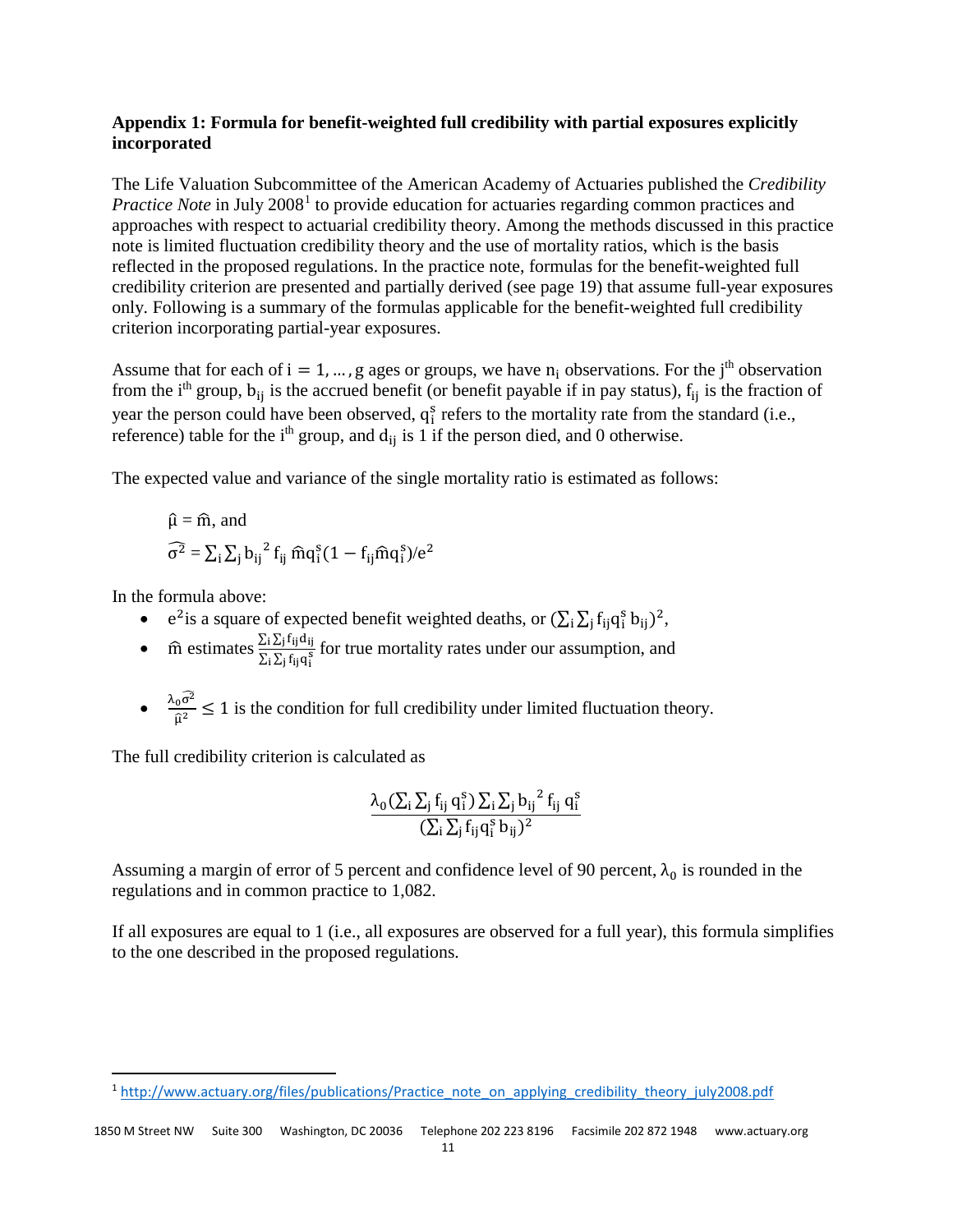## **Appendix 2: Example and potential process to allow for smaller age groups and normalization**

In order to apply the benefit-weighted calculation of the full credibility standard in the proposed regulations, the experience study data would need to be tabulated by age. The following data will be required by age:

- count exposure,
- benefit exposures,
- reference table mortality rates adjusted to the central year of the study,
- sum of benefits,
- sum of benefits squared,
- actual benefit-weighted deaths, and
- count of deaths.

With this information, tabulated by age, the full credibility threshold and partial credibility can be calculated for any broad subgroup just as easily as it is for the full group.

Graph 1 illustrates an example of experience study data, where even by a visual inspection raw experience death rates indicate a potential different shape for the mortality curve. For older ages, the mortality experience appears close to the reference table, while for younger ages observed mortality rates are consistently lower than either the reference rates or the reference rates multiplied by the total (adjusted for partial credibility) mortality ratio.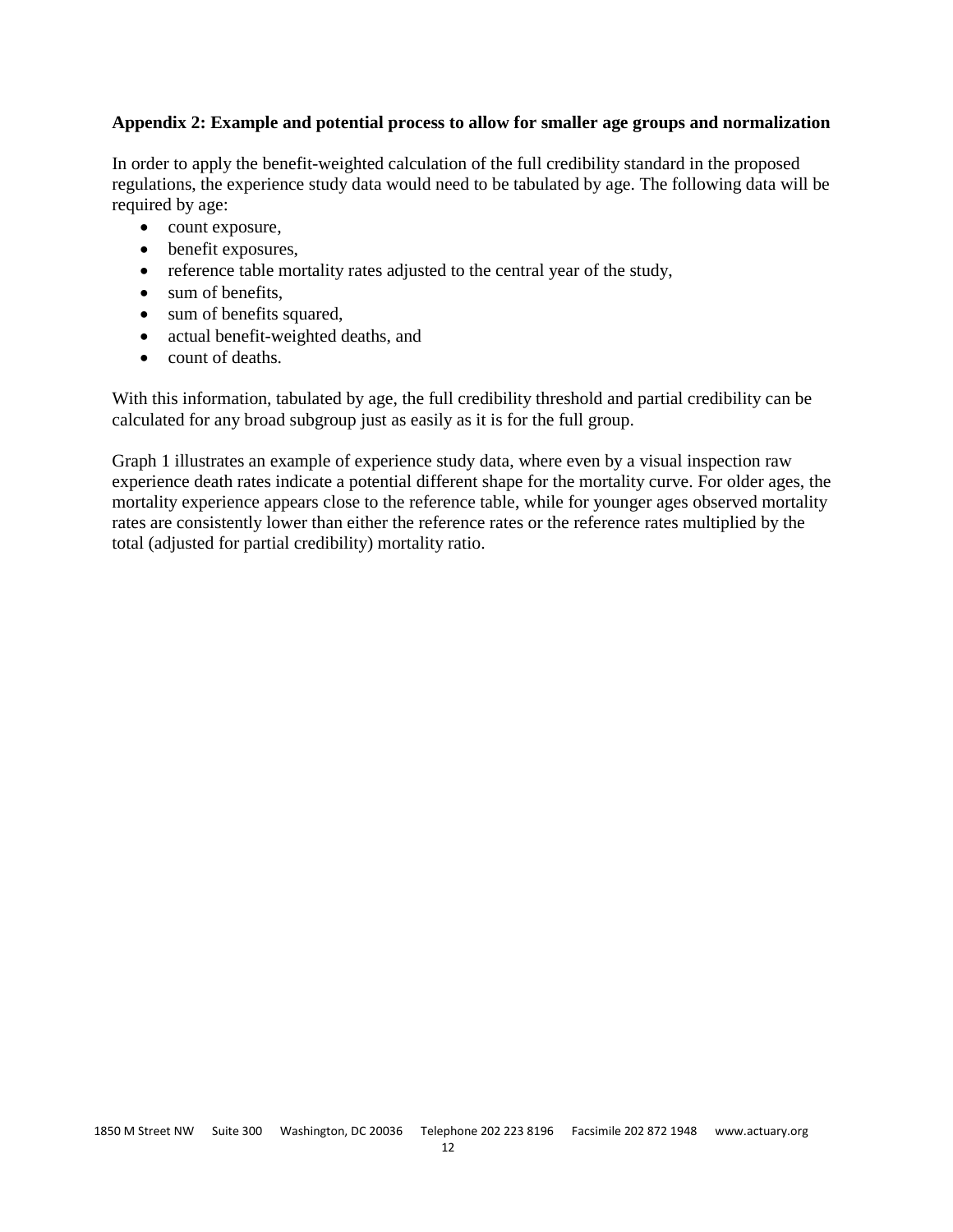

 **Graph 1**

1850 M Street NW Suite 300 Washington, DC 20036 Telephone 202 223 8196 Facsimile 202 872 1948 www.actuary.org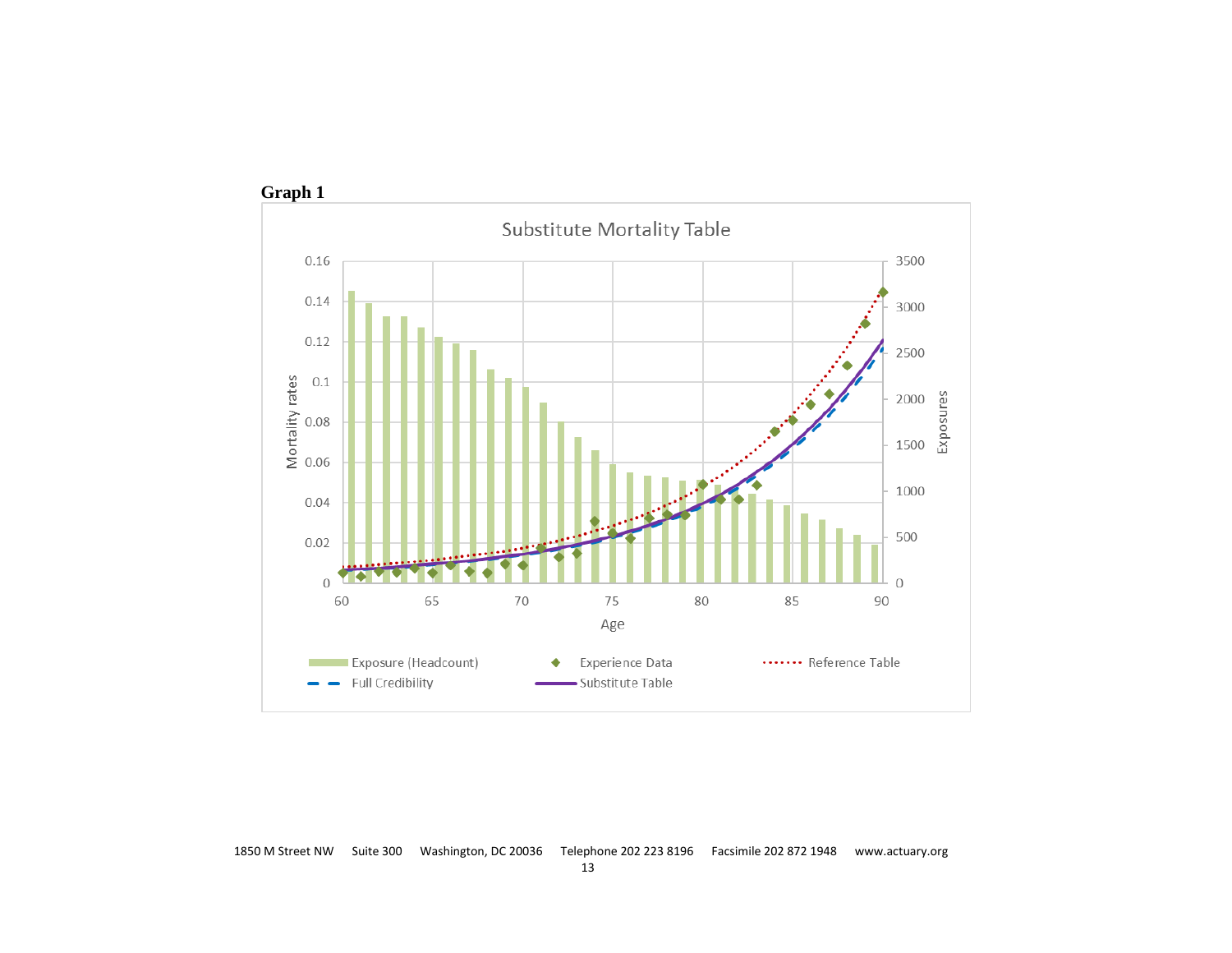Combining data into 5-year age subgroup produce the data summarized in Table 1.

| Group<br>ending<br>with<br>age | <b>Actual</b><br><b>Deaths</b> | A/E<br><b>Deaths</b><br><b>Ratio</b> | <b>Full</b><br><b>Credibility</b><br><b>Threshold</b> | <b>Partial</b><br><b>Credibility</b><br><b>Level</b> |
|--------------------------------|--------------------------------|--------------------------------------|-------------------------------------------------------|------------------------------------------------------|
| 60                             | 81                             | 0.5847                               | 2,749                                                 | 0.1717                                               |
| 65                             | 104                            | 0.5522                               | 2,569                                                 | 0.2012                                               |
| 70                             | 135                            | 0.5221                               | 2.258                                                 | 0.2445                                               |
| 75                             | 157                            | 0.8453                               | 1,967                                                 | 0.2825                                               |
| 80                             | 251                            | 0.8765                               | 1,714                                                 | 0.3827                                               |
| 85                             | 286                            | 0.8402                               | 1,563                                                 | 0.4278                                               |
| $85+$                          | 416                            | 0.9614                               | 1,608                                                 | 0.5086                                               |
| Total                          | 1430                           | 0.7964                               | 1,920                                                 | 0.8631                                               |

## **Table 1: Combining into 5-year age groups**

The visual observations noted above can now be put in mathematical terms:

- the first three consecutive groups have  $A/E$  or mortality ratios within 6 percent,
- the next three consecutive groups have considerably higher A/E ratios, again within small margin (3 percent) of one another, and
- the oldest group has considerably higher A/E ratio.

The overall mortality ratio for the total population does not appear to be a particularly good fit to any of these age-banded groups. Mathematical criteria can be developed to account for combining these smaller age subgroups to larger ones, each with a very different mortality ratio than the total dataset combined.

In this example, it seems reasonable to combine this population of annuitants into three groups—ages 70 and below, ages 71 to 85, and ages 85 and above. The results of the calculation of partial credibility adjusted mortality ratios for each subgroup and the subsequent normalization process are shown in Table 2. Normalization factor is calculated by dividing total credibility-adjusted expected deaths by the sum of credibility-adjusted expected deaths in age subgroups (column before last). In the last column, credibility adjusted A/E ratios are multiplied by the normalization factor. Some columns do not add up due to rounding.

## **Table 2: Combining Groups with Similar A/E Ratios**

| Age<br><b>Groups</b> | Exp.<br><b>Deaths</b> | <b>Actual</b><br><b>Deaths</b> | <b>Expected</b><br><b>Ben Deaths</b> | <b>Actual Ben</b><br><b>Deaths</b> | <b>Expected</b><br>B^2/10,000 | A/E<br><b>Ratio</b> | <b>Full</b><br><b>Credibility</b> | <b>Partial</b><br><b>Credibility</b> | <b>Credibility</b><br><b>Adjusted</b><br>A/E | Credibility-<br><b>Adjusted</b><br>Exp. Ben.<br><b>Deaths</b> | <b>Normalized</b><br>A/E |
|----------------------|-----------------------|--------------------------------|--------------------------------------|------------------------------------|-------------------------------|---------------------|-----------------------------------|--------------------------------------|----------------------------------------------|---------------------------------------------------------------|--------------------------|
| to 70                | 435                   | 320                            | 9,962,012                            | 5,492,900                          | 53,974,526                    | 0.5514              | 2559                              | 0.3536                               | 0.8414                                       | 8,381,544                                                     | 0.7646                   |
| $71 - 85$            | 737                   | 694                            | 16,336,964                           | 13,923,650                         | 56,818,615                    | 0.8523              | 1698                              | 0.6394                               | 0.9055                                       | 14,793,897                                                    | 0.8229                   |
| $85+$                | 405                   | 416                            | 9,251,458                            | 8,894,800                          | 31,438,669                    | 0.9614              | 1608                              | 0.5086                               | 0.9804                                       | 9,070,071                                                     | 0.8909                   |
| Total                | 1576                  | 1430                           | 35,550,434                           | 28,311,350                         | 142,231,809                   | 0.7964              | 1920                              | 0.8631                               | 0.8242                                       | 29,302,380                                                    | 0.8242                   |
|                      |                       |                                |                                      |                                    |                               |                     |                                   | <b>Normalization Factor:</b>         |                                              | 0.9087                                                        |                          |

1850 M Street NW Suite 300 Washington, DC 20036 Telephone 202 223 8196 Facsimile 202 872 1948 www.actuary.org